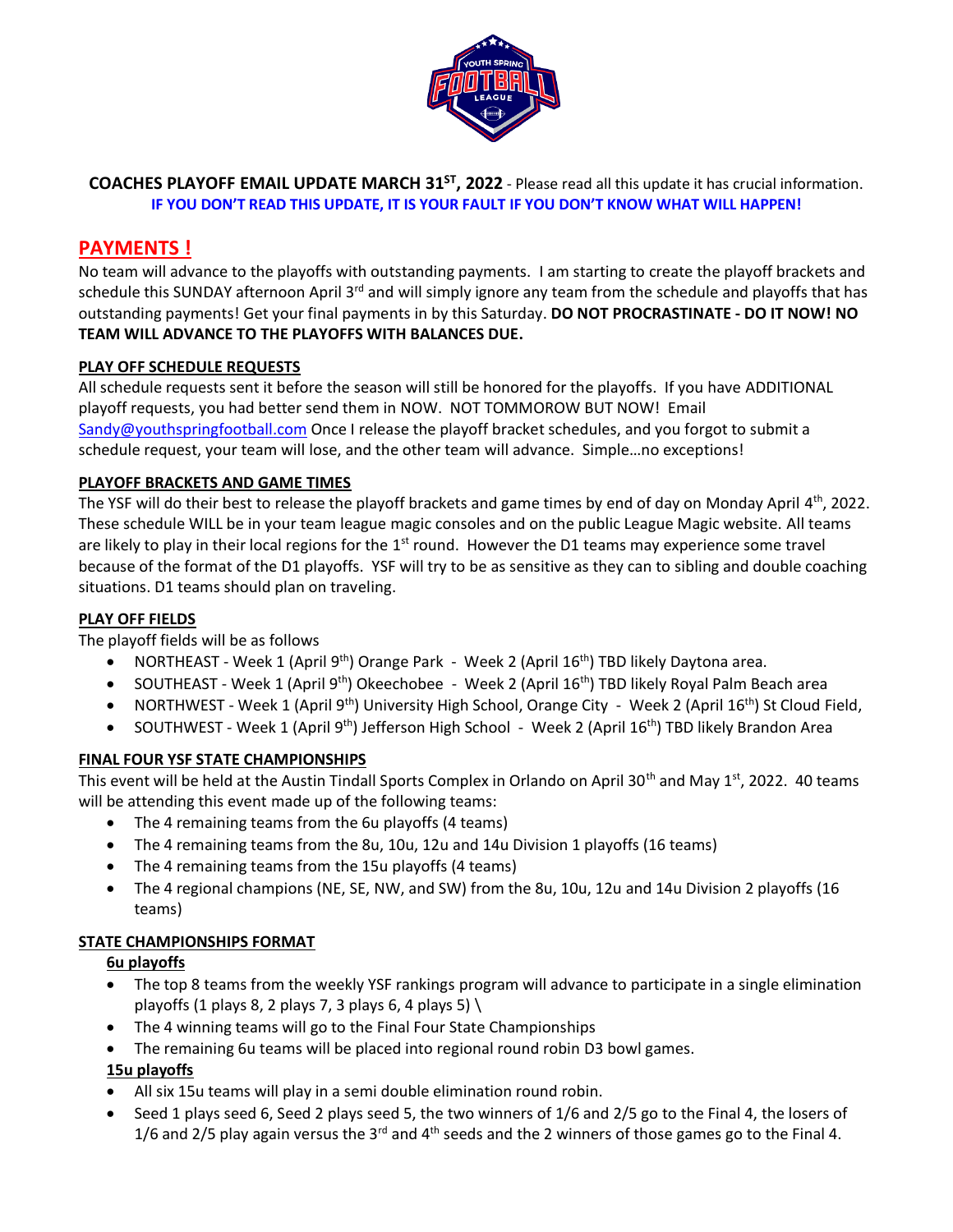## **8u, 10u, 12u and 14u DIVISION 1 playoffs**

- The top 6 ranked teams from the YSF weekly ranking program will play in a semi double elimination round robin to determine the 4 teams advancing to the YSF Final 4 State Championships.
- Seed 1 plays seed 6, Seed 2 plays seed 5, the two winners of 1/6 and 2/5 go to the Final 4, the losers of 1/6 and 2/5 play again versus the 3<sup>rd</sup> and 4<sup>th</sup> seeds and the 2 winners of those games go to the Final 4.
- Due to the MULTI regional nature of the D1 teams, YSF reserves the decision on which fields each of the D1 games will be played at, along with which teams will travel and not travel. YSF's decisions are final. At all times YSF will make allowances for sibling and double coaching issues. YSF has the use of a bye week before the state in the case where it is needed to finalize a playoff game.

## **8u, 10u, 12u and 14u DIVISION 2 playoffs**

- 1. The D2 playoffs are completely regionally based, using the YSF standings for seeding. Based on a 1 plays 8, 2 plays 7, 3 plays 6, 4 plays 5 format with week 1 of the playoffs reducing the regional teams in a specific age division down to two teams. Most teams will play a double header on week 1 of the playoffs. The two remaining teams will play in Week 2 for the regional D2 championship. The winners of each regional championship game (NW, SW, NE, and SE) will advance to the Final 4 YSF State Championships.
- 2. YSF will independently choose the teams that will participate in the Division 2 playoffs based on their record and likelihood of advancement, versus the enjoyment of a D3 bowl game against a "like-level" opponent. YSF's decisions are final.
- 3. The remaining teams not chosen to advance to the D2 playoffs will be placed into regional round robin D3 bowl games, that may be played on a combination of week 1 and 2.

## **Final 4 State Championship format**

- 1. In Division 1 the #1 Seed will play the #4 seed and the #2 seed will play the #3 seed (The winner of the 1/6 playoff game will be designated the #1 seed, the winner of the 2/5 game the #2 seed etc.)
- 2. In Division 2 the NE champion will play SE and the NW champion will play the SW
- 3. The winners will advance to the State Championship game and the losers will play in the 3<sup>rd</sup> and 4<sup>th</sup> place championship games.

## **VARSITY MEDIA PRODUCTION COMPANY**

YSF has signed the services of a large production company from New York to manage the entire production, marketing, and media for the Final 4 YSF State Championship event. YSF will be releasing flyers, schedules, pricing, and details of the itinerary for this event shortly. Streaming Services, Video, Photo, Hype videos, Pro Bowl pictures will be available for purchase to help you memorialize this event.

## **OVERTIME RULES FOR PLAYOFFS**

For the playoffs, the overtime will be governed by Kansas Tie Breaker Rules starting from the 10-yard line, teams will be given 4 downs to score. For Kansas Tie Breaker rules please refer to the YSF website Referee's page.

## **PRO BOWL INFORMATION**

Pro Bowl nominations are now open. WE DO NOT DO A PRO BOWL FOR THE 15U DIVISION.

## **Especially important notes – read these instructions!!!!!:**

- 1. **VERY IMPORTANT RULE, NO EXCEPTIONS**  *EVERY PLAYER THAT IS SELECTED MUST ATTEND THEIR STATE CHAMPIONSHIP DIVISION AGE GAME IN ORLANDO AT THE STATE GAME TO BE PRESENTED ON THE STAGE AND RECEIVE THEIR JERSEY AND HAVE A FIRST GET TOGETHER WITH THEIR PRO BOWL TEAM.* **Do not** nominate a player who cannot attend this event, you are wasting your time. We will have alternates and replace your player if they cannot make it. Speak to your players first and only nominate those players whose parents can attend the State Championships.
- 2. All Pro Bowl nominations MUST come from the head coach of the teams. How coaches determine who to nominate is up to each team, but nominations MUST come from Head Coaches.
- 3. Each team may NOMINATE 3 players. **NOT EVERY PLAYER YOU NOMINATE WILL BE SELECTED…PLEASE EXPLAIN THIS TO YOUR PARENTS**. Do NOT submit more than 3 names, if the committee needs more names they will ask.